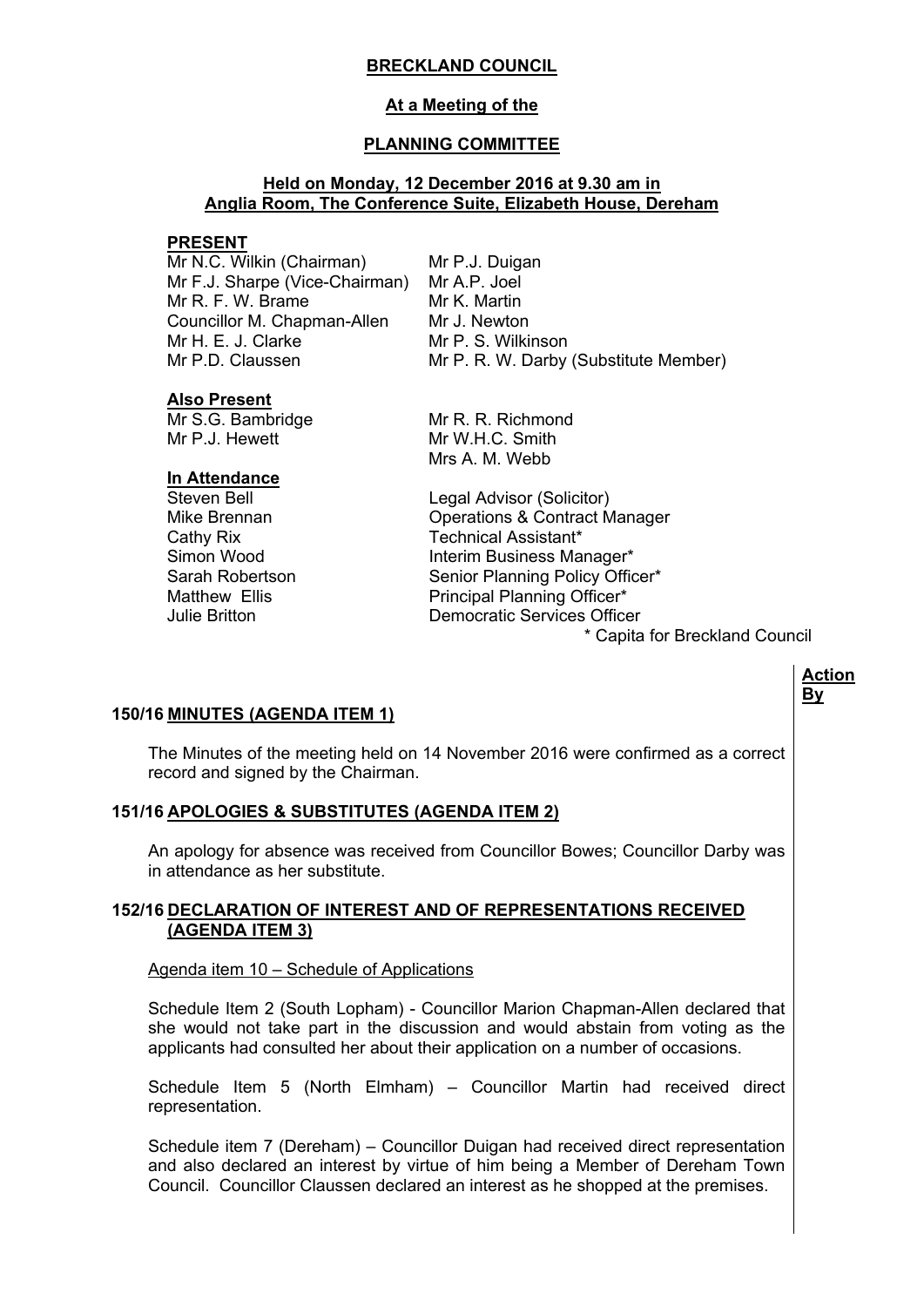## **153/16 CHAIRMAN'S ANNOUNCEMENTS (AGENDA ITEM 4)**

The Chairman mentioned a competition for building design excellence that the Planning Committee used to do and felt it was time to rebirth these awards and congratulate various bodies for their good work.

The Chairman, together with the Operations & Contracts Manager, Mike Brennan and Nick Moys, the former Senior Principal Planning Officer, had travelled round the District visiting various buildings and sites and had settled on two categories. The first category was awarded to Parson & Whitley Ltd for the best individual dwelling design; a private single story dwelling built in the back garden of Lime Tree House in Swaffham and built to passivhaus standards. The Chairman had been overwhelmed by the design and the cost effectiveness of the build.

The second category was awarded to Reese Prior Architects in Thetford in association with Haverbury Housing for a conversion of what was previously an old train workshop. The Chairman had been very pleased to see an old building retained and not demolished.

Councillor Bambridge, Executive Member for Growth was in attendance to present the awards to Chris Parsons of Parson & Whitley Ltd and Kate Wilde of Haverbury Housing and congratulated them both.

## **154/16 REQUESTS TO DEFER APPLICATIONS INCLUDED IN THIS AGENDA (AGENDA ITEM 5)**

Item 9(a) (pages 53-55) for Warren's Lane, Attleborough had been deferred in respect of the changes to the 5 year land supply.

## **155/16 URGENT BUSINESS (AGENDA ITEM 6)**

None.

## **156/16 LOCAL PLAN UPDATE (STANDING ITEM) (AGENDA ITEM 7)**

The Senior Planning Policy Officer advised that a Local Plan Working Group meeting had been arranged on Wednesday, 14 December at 2pm in Watton.

Work was continuing to progress on a number of key pieces of evidence based work including:

- Infrastructure Delivery Plan
- Housing and Economic Land Availability Assessment
- Plan Wide Viability Assessment

Speaking as a Twin Hatter, Councillor Clarke wanted to know more about what was happening with the Dereham Transport Study and asked what the Planning Policy Team was planning to do with the Study and if there was any update on the roundabout. Members were informed that discussions were still on-going. The Interim Business Manager, Capita assured Members that active discussions were taking place with Norfolk County Council to try and mitigate the impact of the number of major planning applications in Dereham. A report would be brought to the Planning Committee in due course. Councillor Clarke assumed that Dereham Town Council would be kept well informed of any progress.

Councillor Claussen pointed out the original Transport Study had been carried out before all these major applications were submitted and would have a significant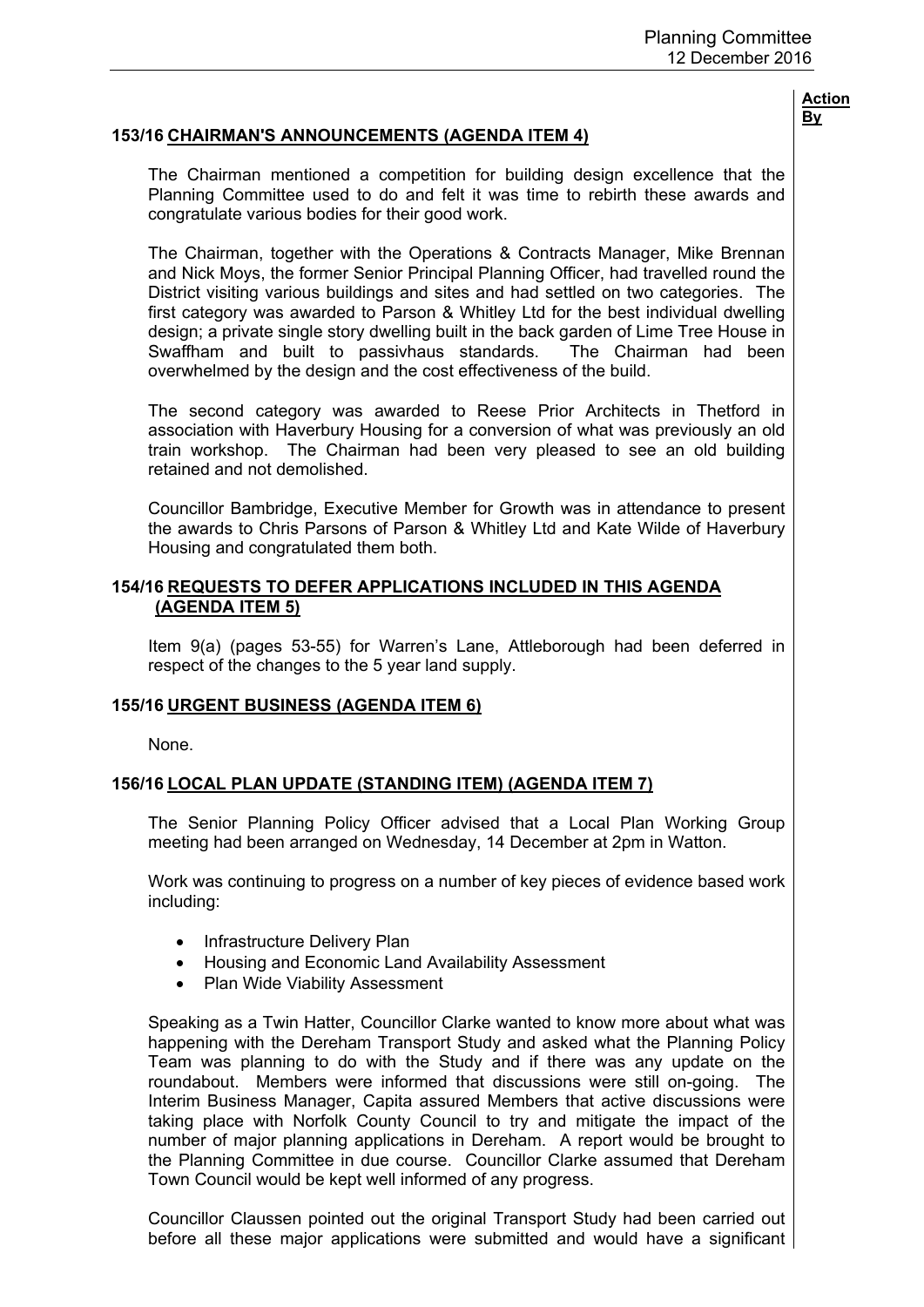impact on surrounding villages and therefore should be bolted on to the discussion. He also pointed out that he had not seen any mention of the Local Service Centres on the agenda for the forthcoming meeting on Wednesday and asked whether these would be discussed. In response to the latter, the Senior Planning Policy Officer advised that there were recommendations in the report requesting further work on Local Service Centre status. Councillor Claussen urged the Planning Policy Team to work with Yaxham Parish Council as they had done a great deal of work on this matter.

## **157/16 2016 MID-YEAR STATEMENT OF FIVE YEAR HOUSING LAND SUPPLY (AGENDA ITEM 8)**

Members were reminded that the 2016 Five Year Housing Land Supply Statement was last discussed at the Planning Committee meeting in July and that this was the six month update as agreed at that meeting.

The Five Year Housing Land Supply was a comparison of the anticipated supply of new dwellings, against the number of new dwellings that were required to be built in Breckland (known as the housing requirement). The housing figure was a starting point for the five year land supply and the emerging Objectively Assessed Need (OAN) target from the Strategic Market Assessment (SHMA) was considered to present a more robust up-to-date position and the figure for this was 597 dwellings per year between 2012 and 2036.The Five Year Land Supply Statement presented two calculations using both the Local Plan figure and the OAN figure. The Breckland calculation incorporated a 20% buffer and made allowance for undelivered units. Two separate calculations using two different approaches to making up the shortfall in undelivered units had been used and were known as the 'Sedgefield' approach, recommended by the Planning Practice Guidance (PPG), where the shortfall was made up in the next five years, and the Liverpool approach, where undelivered units were made up over the remainder of the Plan period. It was recommended that Breckland Council took the latter

Breckland Council could demonstrate a 5.6 year land supply using this approach which was really good news for the District. Housing Policies were now up to date and some sites may need to be released early.

The Vice-Chairman, Councillor Sharpe asked who determined this independently from the Council. The Senior Planning Policy Officer explained that this work had been undertaken by various Officers in Capita and would be adopted but would most likely go to Appeal so the evidence to back this up was very important. Councillor Sharpe mentioned the number of applications under Appeal. The Interim Business Manager, Capita, agreed that there were a number of Appeals all of which had been determined prior to the Council having a five year land supply.

Councillor Clarke felt that it was helpful to have a land supply that was up to date but asked about the change in balance to the housing provision in relation to the allocations from Thetford and Attleborough to other towns. Members were informed that the Planning Policy Team was reasonably confident in having the hybrid Attleborough application being submitted as well as the early part of the Thetford application which would assist with the trajectory. The need for a 'top-up' would continue. Councillor Darby felt that the outlook for the build out projections was incredibly optimistic. Councillor Joel felt that now the Council had this five year land supply what would happen if an application was submitted outside the Settlement Boundary. The Interim Business Manager, Capita stated that policies could now be given full weight but there would still be occasions when applications had to be considered on a case by case basis and there may be a breach of policy depending on where the application was located and the scale of the development; there would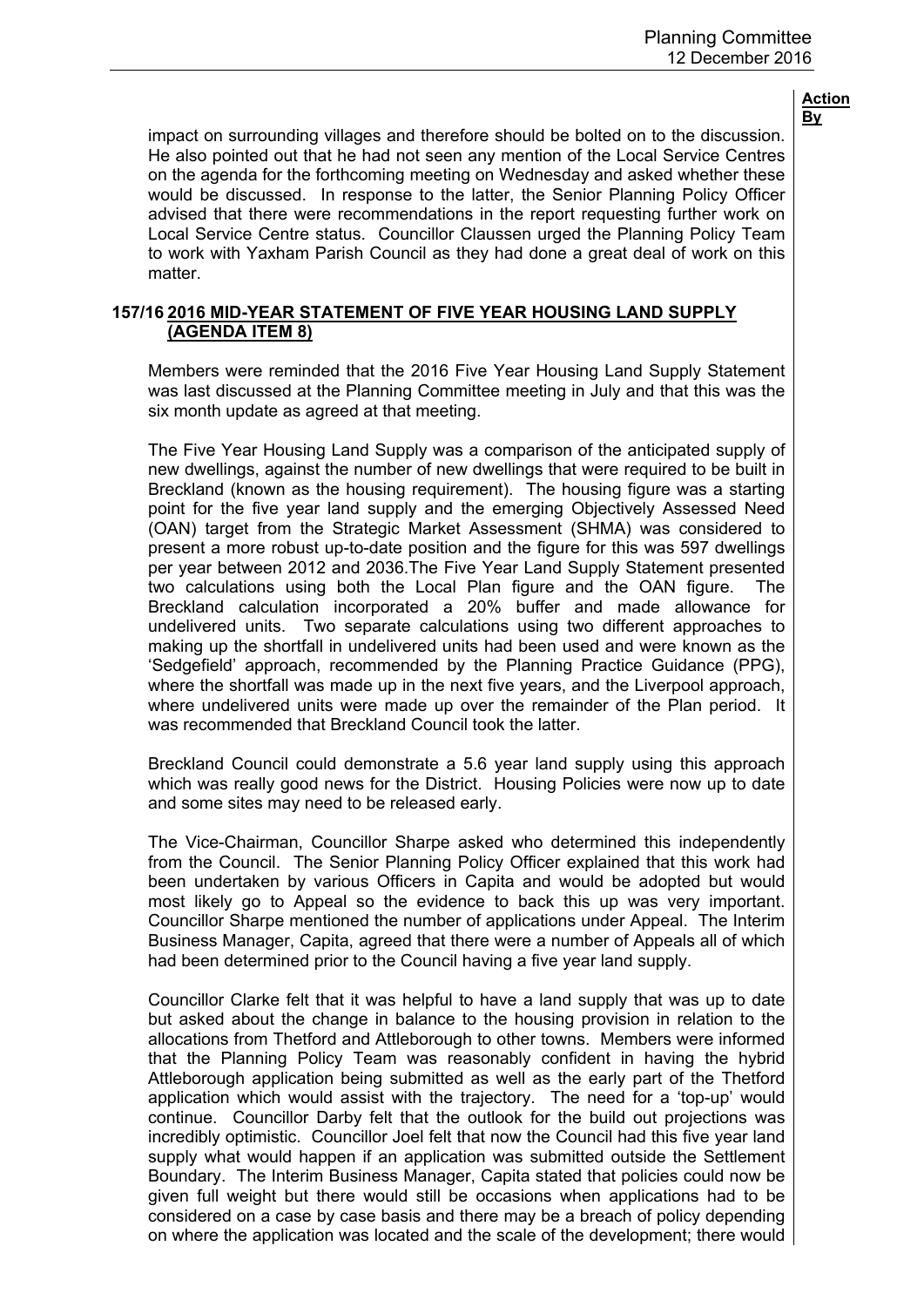still be many issues to consider and would be a balancing exercise. The Operations & Contract Manager pointed out that there would be a re-focus on the Council's Housing Policies whilst taking into account any harm to the Countryside Policies. Councillor Wilkinson did not think that the Council should rely too heavily on the five year plan as this was reliant on big sites coming forward. In response, Members were informed that this was just a starting point of all decision making and most of the larger applications had been written prior to the five year land supply. The Interim Business Manager, Capita advised that the backlog of applications would have to be spread out accordingly and drew attention to paragraph 12 of the National Planning Policy Framework (NPPF) which stated that the Development Plan was the starting point for decision making and that would be the basis on what Planning Officers would be advising Members going forward.

Councillor Darby was still unsure how the outstanding larger applications were going to be dealt with and asked if there would be any written guidance made available. The Operations & Contracts Manager explained that Planning Officers would need to get together with the Council's strategic housing partners to look at the way forward. Councillor Claussen felt that a grown up conversation was needed and felt that a further meeting should be had to discuss these matters. The Interim Business Manager, Capita advised that Members would continue to be advised. It was noted that all planning applications had a limited time period to come forward and could have an effect on the figures if they expired– there were many issues outside of the authority's control. Councillor Clarke drew attention to paragraph 2.9 and 2.11 of the Five Year Housing Land Supply Statement which mentioned the additional buffer and asked for clarification as to what this could do to the figures. The Senior Planning Policy Officer advised that this had been incorporated into the figure and did include the buffer.

**RESOLVED** that the report and attached appendix (as at 30.09.16) be noted and the 5.6 year housing land supply be adopted in decision making.

## **158/16 DEFERRED APPLICATIONS (AGENDA ITEM 9)**

a. ATTLEBOROUGH: Warrens Lane: Change of use from agricultural to burial site and outline for 8 dwellings:Applicant: Righetti:Reference: 3PL/2016/0486/H

This application had been deferred in respect of the recent five year housing land supply. A stronger case would be brought forward to the Committee in due course.

b. NORTH ELMHAM: 1 Mews Court, Larwood Close: Erection of two storey side extension: Applicant: Mr A Ferrari & Ms Williamson: Reference: 3PL/2016/1282/HOU

It was noted that this application was for land to the North of Eastgate Street, North Elmham, the applicant being The Garrod Partnership, Reference: 3PL/2016/0848/F and **not** 1 Mews Court, Shipdham for Mr A Ferrari and Ms Williamson, Reference: 3PL/2016/1282/HOU. The supplementary agenda that had been published soon after the main agenda had highlighted this error.

See Minute No. 159/16(e) below.

# **159/16 SCHEDULE OF PLANNING APPLICATIONS (AGENDA ITEM 10)**

a. Item 1 – Carbrooke: Littleton Stud Farm, Caudle Springs: Erection of bungalow and removal of buildings: Applicant: Miss Julia Frere: Reference: 3PL/2015/1107/F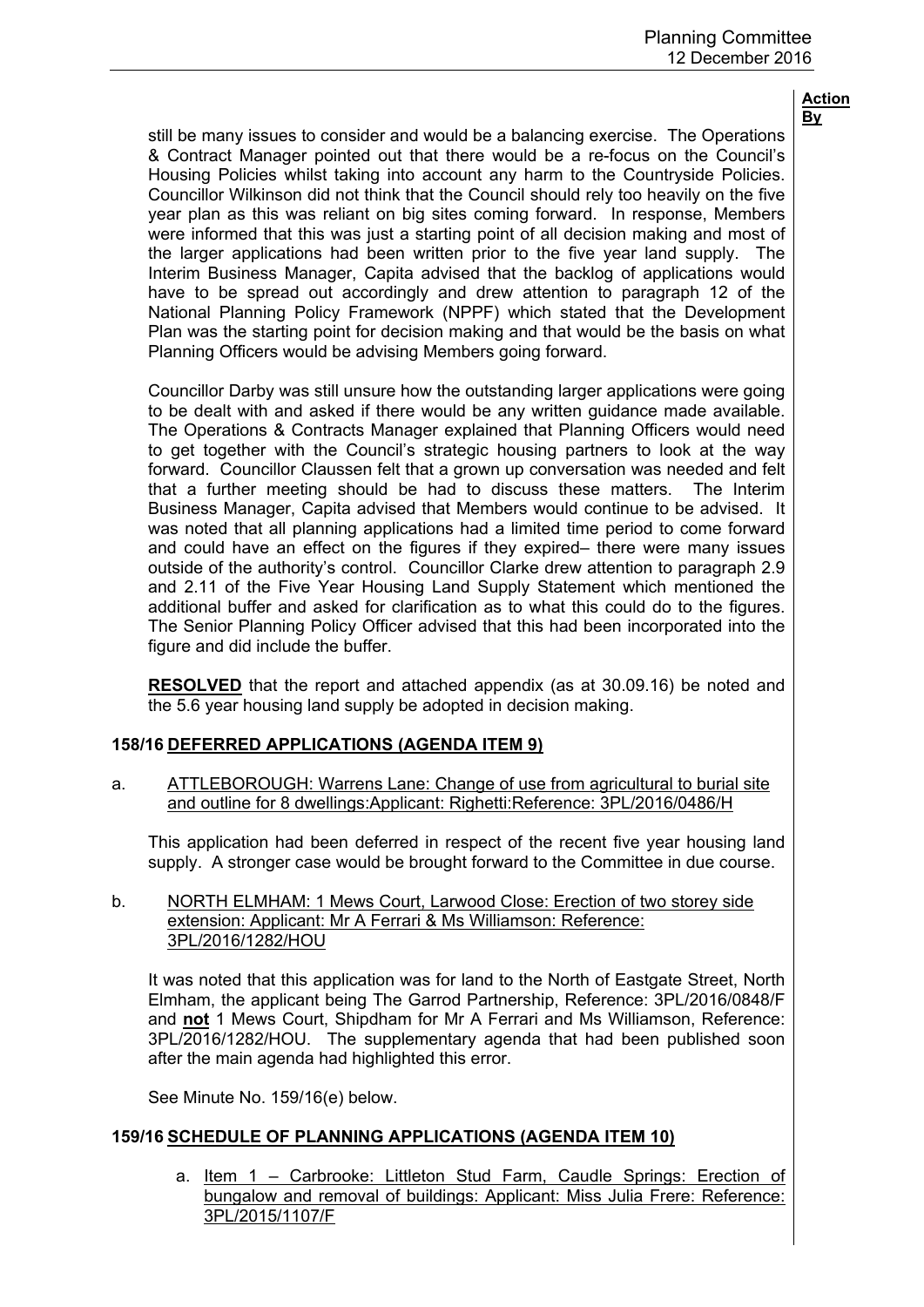Matt Ellis, the Senior Planning Officer (Capita), presented the application. The proposed single storey dwelling would be for the applicant and her severely disabled daughter and would enable them to remain in the locality where they have lived for many years. The site location, photographs and the key issues were highlighted.

Mr Cutting, the applicant's agent explained that both mother and daughter had to vacate their run down house and having lived on the site the Policies, in his opinion, were irrelevant. Councillor Rogers, the Ward Member, who was not in attendance, was in full support of the application. The Chairman read aloud the letter from the Ward Member. Councillor Clarke said that he judged each application on its merits and was minded to support the application. Councillor Claussen agreed as the sustainability issues should not be taken into account.

**Approved, contrary to the recommendation on the grounds that the character and appearance of the rural area and the sustainability issues would not be harmed and the proposal would result in the tidying up of a rather unattractive site.**

b. Item 2 – South Lopham: Willow Brae, The Street: Demolition of existing property and erection of 2 dwellings and garages: Applicant: Impala Developments Ltd: Reference: 3PL/2016/0500/F

Councillor Marion Chapman-Allen took no part in the discussion or voted on this application (see Minute No. 152/16 above).

Simon Wood, the Interim Business Manager (Capita) presented the application which had originally been for three dwellings but had since been reduced to two. Site plans, photographs, the design and the key issues were highlighted.

Mr Barbuk, the applicant's agent informed the Committee that he had worked extensively with Officers to modify the scheme. He pointed out that the existing dwelling was in a poor state of repair and was badly situated and the proposal would significantly address the road safety and visual amenity issues.

Councillor Brame could not see anywhere in the conditions in relation to roofing. Members were informed that all materials would have to be approved. Councillor Claussen mentioned the access and it was noted that the Highway Authority had raised no objections to the proposal as the increase of just one dwelling was considered to be acceptable, subject to conditions.

## **Approved, as recommended.**

c. Item 3 – Lynford: Lynford Hall Park, Lynford Road: Construction of 68 holiday lodges together with reception building and associated parking: Applicant: Lynford Hall Hotel Ltd: Reference: 3PL/2016/0631/F

The Senior Planning Officer (Capita) presented the application. The location plan, photographs and the site layout plan were highlighted. It was noted that the trees on the site would not be removed and the proposal was considered to be acceptable.

Erica Whettingsteel, the applicant's agent was in attendance and pointed out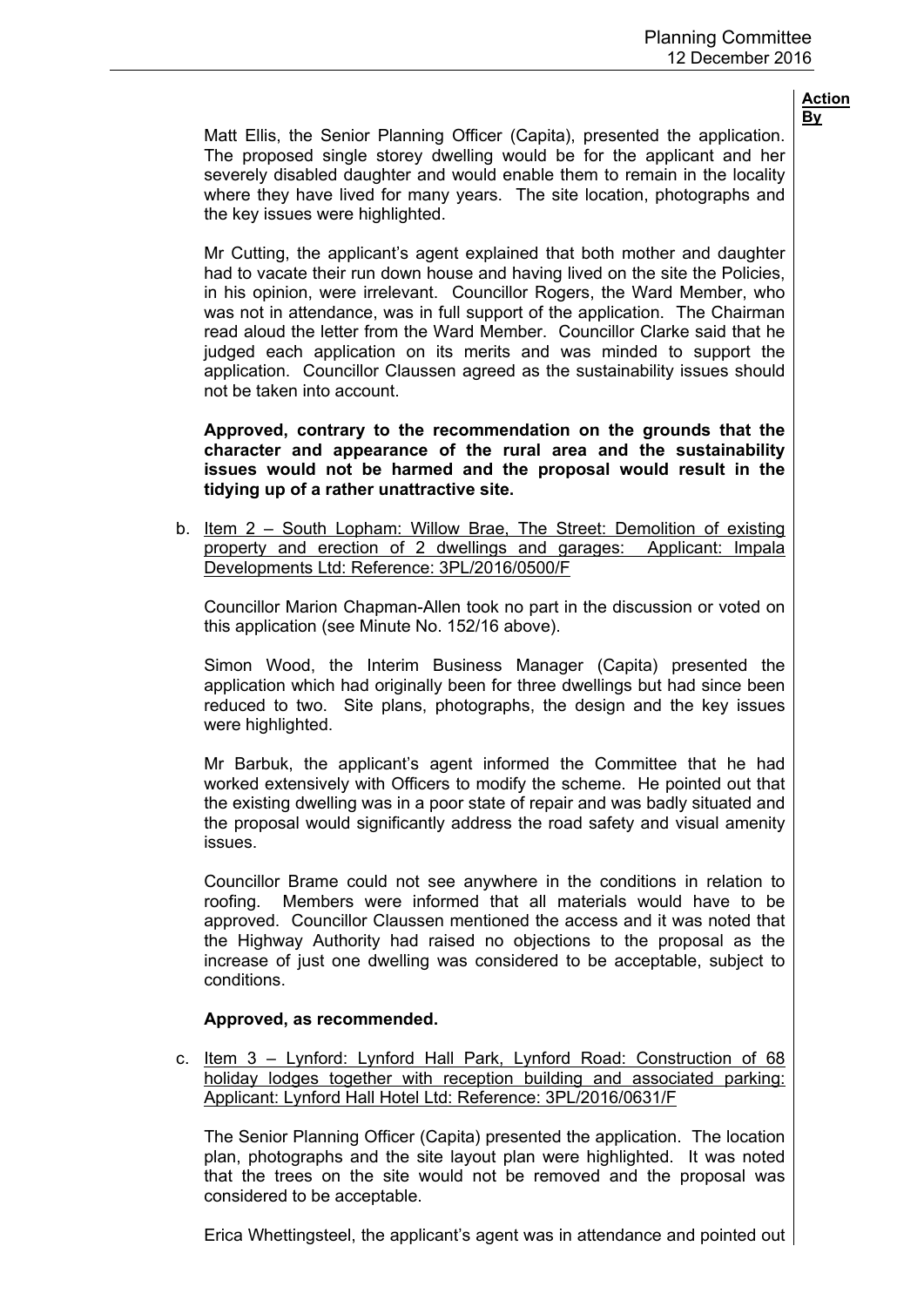that this application had been significantly reduced as the original proposal had been for 107 lodges. She explained the events that took place at the Hall and the capacity it held and also explained how expensive it was to run and the extensive remedial works that were required. The proposal would just be for holiday use and would be used as an overspill for guests from weddings and functions wishing to stay overnight as the Hall itself only had 38 bedrooms. The Chairman mentioned the old caravan site and asked if there had been any intention to use this land for the proposal. The Committee was informed that the lodges would be better located on the proposed site as it was in a low lying area in woodland and therefore would have less impact. Councillor Marion Chapman-Allen asked about the foul water drainage condition. It was noted that this issue had already been resolved and the applicant had had a giant treatment plant installed for private use.

## **Approved, as recommended.**

d. Item 4: Yaxham: Quince Farm, Spring Lane: Erection of 2 dwellings on a plot measuring approximately 0.16 acres: Applicant: Mr & Mrs Green-Armytage: Reference: 3PL/2016/0749/O

The Senior Planning Officer (Capita) presented the application. The application site was located immediately adjacent to the Settlement Boundary and was considered to be sustainable.

Mr Parker, the applicant's agent was in attendance. He put forward his own opinions in relation to the Council's five year housing land supply and the risks involved; however, Members were asked to disregard these comments and concentrate on the application.

Councillor Claussen did not have any problems with the application itself but did have problems with the inaccurate information in terms of facilities and services in Yaxham.

## **Approved, as recommended.**

e. Item 5: North Elmham: Land to the North of Eastgate Street: Creation of new vehicular access and the erection of 11 dwellings: Applicant: The Garrod Partnership Ltd: Reference: 3PL/2016/0848/F

The Interim Business Manager (Capita) presented the application that had been considered at the previous meeting where it had been refused contrary to the recommendation as Members had expressed a preference for more of a linear development.

Photographs, site plans and the housing types were shown and the key issues were highlighted.

Councillor Bambridge, Ward Representative, was in attendance and reminded the Committee that the grounds that the previous application had been refused on had been overcome, and the Parish Council did support the proposal but wanted to withdraw from the management of the open space in the middle of the site and instead be left in perpetuity. The Chairman had also received a letter from Councillor Borrett, also a Ward Member for North Elmham who supported the application.

Mr Price, an objector to the application asked for clarification of the Parish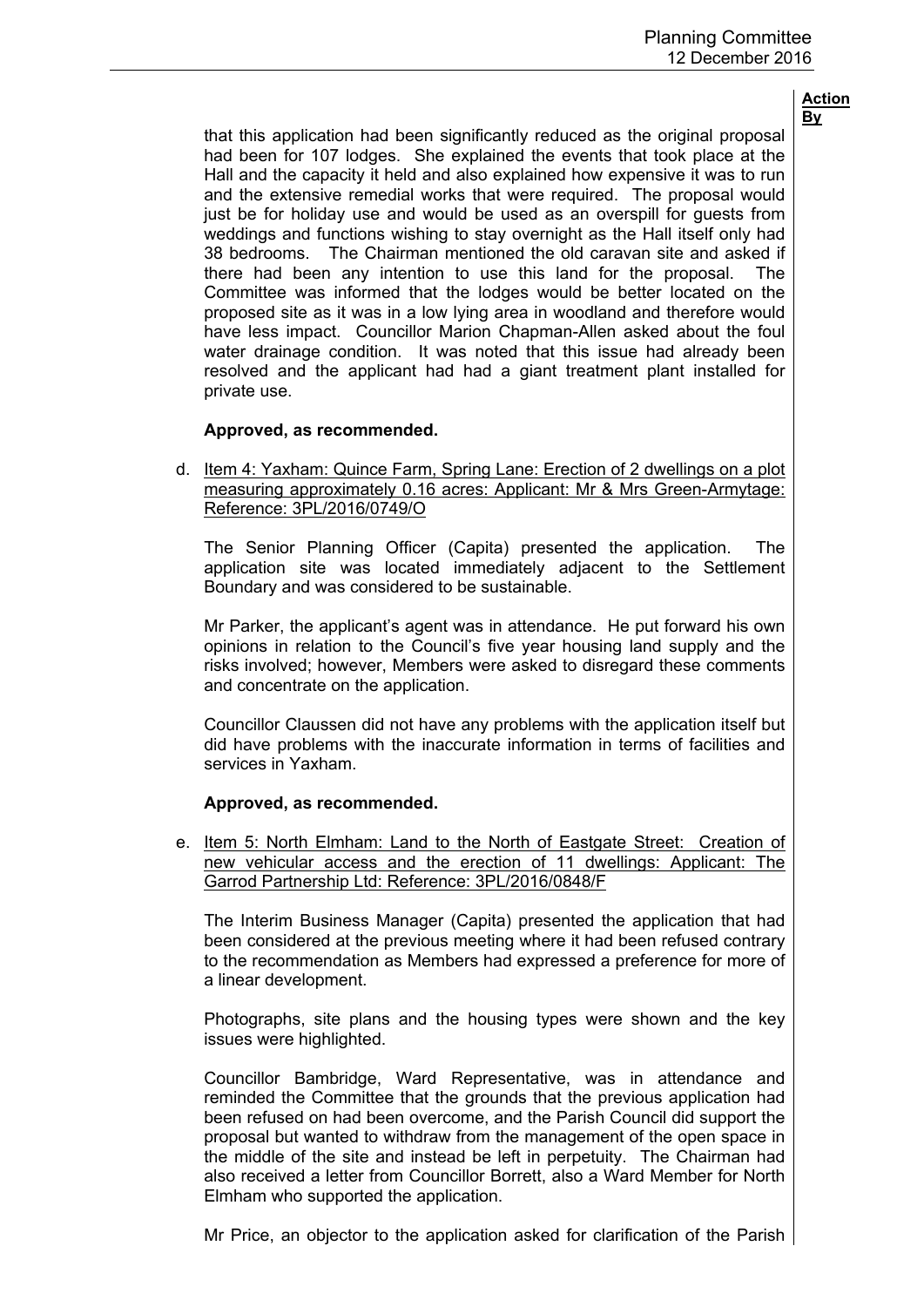Council's position and it was confirmed that they did not want to manage the open space. Mr Price, who lived adjacent to the site, urged the Committee to refuse the application as the site sat within North Elmham's Conservation Area and would affect the setting of the Grade 2 Listed Building. He pointed out that this was not the preferred site and that this was the only piece of open space on Eastgate Street. He asked that the open space, if Members were mindful to approve the application, be handed over to the Parish Council to avoid further development. He felt that the development would compromise the street scene of its linear development and hoped that Members would uphold their previous decision.

Mr Barwell, a supporter of the proposal, felt that the application would benefit the village as a Local Service Centre and explained the revisions that had been made. He pointed out that there was an acute shortage of affordable dwellings in North Elmham.and asked Members to endorse the Officer's recommendation.

In response to concerns, Members were informed that in terms of the Settlement Boundary this application was contrary to Policy and the Committee could not insist that the Parish Council managed the open space and if considered for any future development would be subject to a further planning application.

Councillor Chapman-Allen asked why this proposal was being recconsidered if it was the same application. The Operations & Contract Manager reminded Members of the confusion during the presentation at the previous meeting where it could not be confirmed that the plans before the Committee had been consulted on. The Chairman stated that he had asked for the application to come back to Committee as there had been an element of confusion and wanted assurance that the plans had been seen by the Parish Council. In response to a question, it would be the land owner's responsibility to manage the open space.

## **Approved, as recommended.**

f. Item 6: East Tuddenham: Green Farm, Mattishall Road: Residential development of 7 dwellings (not 8 as listed in the report) with associated access: Applicant: Mr Neil Alston: Reference: 3PL/2016/0905/O

The Interim Business Manager (Capita) presented the application and pointed out that the proposal was for 7 dwellings and not 8 as reported in the agenda. The site was located outside of the Settlement Boundary but was in area of open countryside and was classed as a greenfield site. The key issues were highlighted including the lack of affordable housing due to the floor area. It was noted that due to the gross internal floor area of the proposed development there was a requirement, taking into account vacant building credit, for one affordable unit within the development. The proposal did not provide onsite affordable housing but the applicant had offered to provide three units on land at Primrose Way.

Mr Clark, the applicant's agent was in attendance and informed the Committee that the basis of this application was to try and match the existing form of the village. There were currently semi derelict buildings on the site, and Brayfields shown on the map, was a dwelling immediately adjacent the site. Mr Clark pointed out that the applicant would be happy to provide the affordable housing at Primrose Way.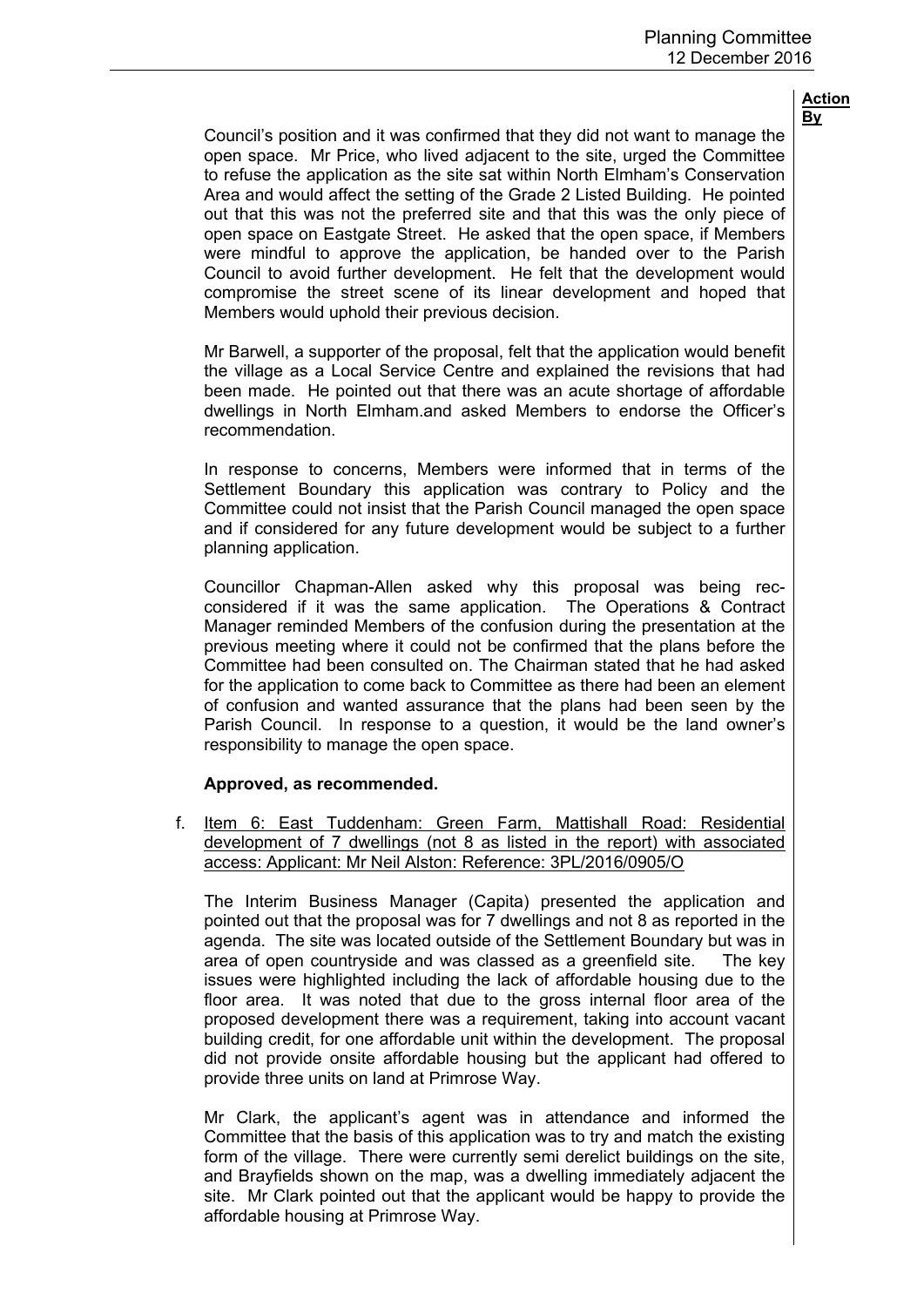Councillor Claussen could not believe that Officers had turned down the offer of three affordable dwellings; it did not make any sense and he reminded the Committee that the Parish had fought long and hard to get Primrose Way supported. Members were informed that this was the position from the Housing Officer and the concern was in relation to deliverability.

Members were reminded that this was technically a green-field site and the deliverability of the affordable dwellings was not clear. Councillor Marion Chapman-Allen agreed and felt that a judgement could not be made on this application without knowing if the affordable housing could be delivered. The Interim Business Manager (Capita) said that there was no guarantee; however, the application could be subject to a legal agreement but he would not recommend it. The Committee was reminded that this was an outline application and the means of access formed part of the application.

Councillor Joel asked if a further application could be submitted parallel to this one for less floor area to overcome the need for an affordable dwelling. It was noted that a full application would be required.

## **Approved, contrary to the recommendation on the grounds that the development satisfied the requirements in the National Planning Policy Framework.**

g. Item 7: Dereham: CC Wells of Norfolk, Greens Road: Change of use from storage wholesale of fresh fruit and vegetables to a mixed use for storage and wholesale and retail sale: Applicant: Mr Darren Pegrum, C C Wells of Norfolk: Reference: 3PL/2016/0956/CU

The Interim Business Manager (Capita) presented the retrospective application. He advised that if Members were minded to refuse the application then enforcement action may be required.

The site location and photographs of the premises were shown and the assessment notes were highlighted. It was noted that the premises was not open all day to the public.

Councillor Webb, a Ward Member was in attendance in support of the application. She said that the sale of fresh fruit and vegetables promoted healthy living and helped the local economy. It was much easier for the customers to purchase their fruit and vegetables from the unit as parking was not a problem and the staff helped carry the produce to their cars. As long as health and safety issues were adhered to she urged the Committee to approve the retrospective application.

Councillor Robert Richmond also supported the application and had never received any complaints. He pointed out that the tenants did not wish to move to the town centre and read out a letter of support from a customer who lived on the outskirts of Dereham and felt that Breckland Council should be seen to support local businesses.

Mr Needham, Clerk of Dereham Town Council said that the Town Council was against the retail sale in this location and felt that if this was allowed it could set a precedent for other retail businesses to relocate outside the town centre. He pointed out that Breckland Council had a number of Policies that should be adhered to and felt that if this application was approved it would be to the benefit of this business but to the detriment to the town.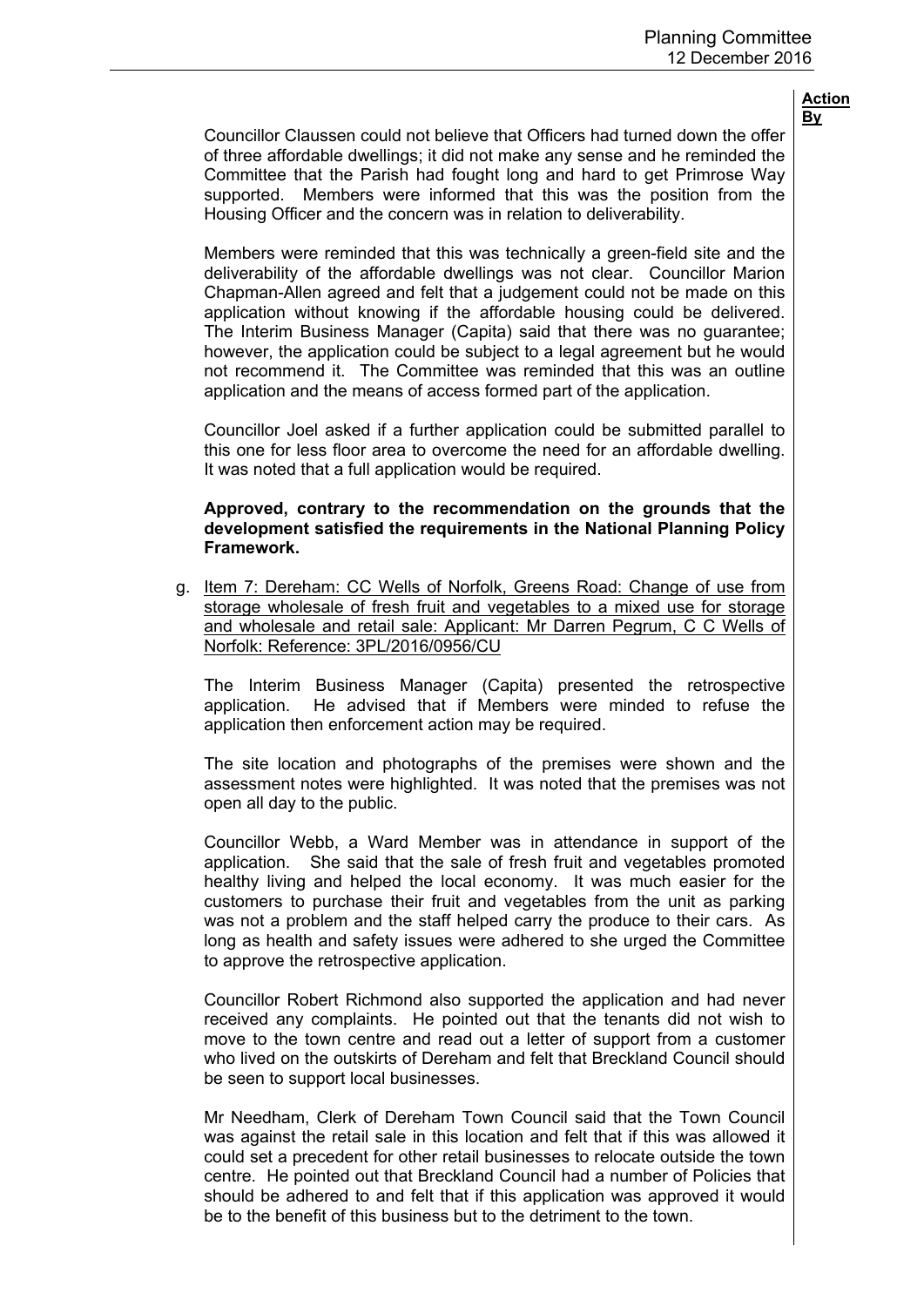Karen Whitehair, was in attendance on behalf of the applicant and said that the applicants were no longer trading in the Market Place on a Friday and although sales from the unit had increased in popularity selling just for retail use would not be viable. She mentioned that the letters of support received had been overwhelming and pointed out that the majority of units in the vicinity allowed public sale.

The Operations & Contract Manager advised that if Members were mindful to approve the application restrictions could be put in place.

Elisabeth Small highlighted the many reasons why she supported the application. The produce was of excellent quality, there was a great deal of choice, quantity and availability of unusual items. Customers could choose the amount they wanted thus reducing food waste and packaging and allowed the public the opportunity to eat healthily at less cost. The footfall at the unit was high but people did not stay very long and the business was supported by farmers and other local businesses alike. She mentioned the parking problems and the congestion in the town centre.

Mr Michael Ward also supported the application and found it amazing that the Council had allowed another supermarket to be built outside of the town centre. This was a local business and if it was moved to the town the rates would increase which would have a knock on effect on the price of the produce.

Mr Whitehair objected to the application on a number of grounds  $-$  the business should be used for wholesale only, the cul-de-sac was used by heavy goods vehicles and Greens Road was an industrial estate not a retail estate. He also highlighted the health and safety issues, the public liability and the damage to future investment and felt that the only decision should be one of refusal as this, in his opinion, was a ground breaking case and others would be watching.

The Interim Business Manager clarified a number of points. The health and safety issues, whilst they had been noted, did not hold any weight in planning terms. The point of the Policies the Council had were to protect the town centre and the other trading areas on the Greens Road Estate were restricted.

Councillor Sharpe fully understood why this application had been brought to the attention of the Planning Committee but asked if there was any difference between the Certificate of Lawfulness that had been refused on 1 July 2016 and this application. Members were informed very limited evidence had been provided as to whether the retail sales had been taking place at such a scale and consistency throughout the said 10 year period. Councillor Sharpe stated that there was evidence that other businesses had been selling retail on the Estate. The Interim Business Manager (Capita) stated there was not any material evidence as no complaints had been received.

Councillor Marion Chapman-Allen asked if there were any other greengrocers in the town and also asked if there was a sequential test of trading. Members were informed that 10% of the area could be used for retail but in terms of a sequential test, the onus was on the applicant to provide evidence that there was a need for this use and that this need could not be met in the town centre. He pointed out that this evidence had not come forward. Councillor Chapman-Allen knew that over 50% of the units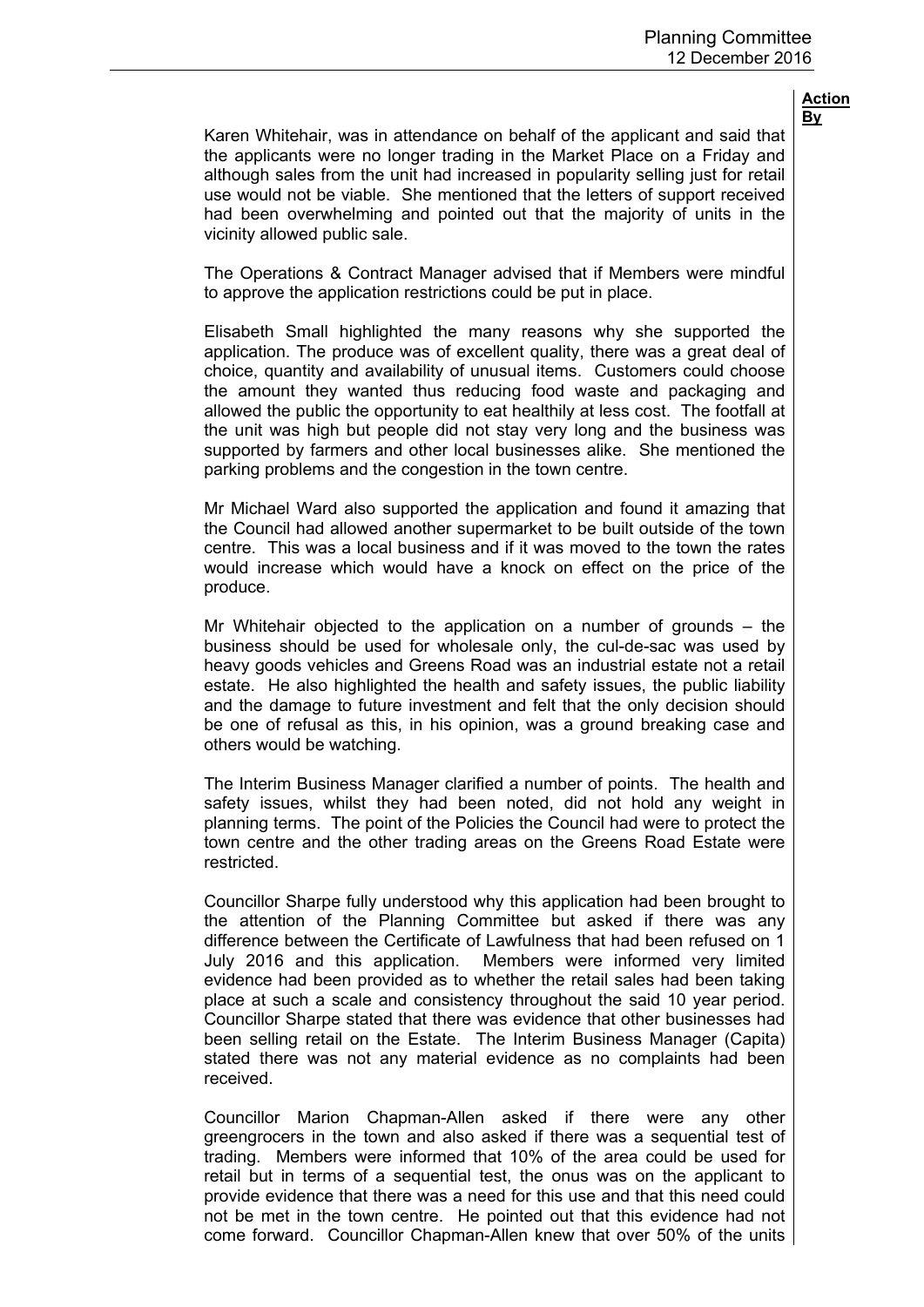on this particular estate formed part of retail sales so she would be supporting the application.

Councillor Clarke was quite clear what the National and Local Policies were but the issue before the Committee was whether to refuse or not. He had not used this particular facility and he knew that many other businesses on this estate provided trade to the public. He asked if there was a deliberate demarcation in the building between retail and trade and personally suggested to Members not to agree to a blanket refusal but approve the application with conditions personal to the applicant.

Councillor Brame asked if there were many empty shops in Dereham. Members were informed that there were quite a few and this was the reason that town centres need to be protected.

Councillor Claussen struggled to understand how to deal with this application as the Company supported local businesses too and felt that the only businesses that could afford to be in the town centres were charity shops. The Interim Business Manager (Capita) said that the same support could be provided from a town centre location. The wholesale trade from the unit could be limited and was acceptable but a significant proportion of this unit had been given over to the public.

Councillor Darby pointed out that if the business was to move it would kill off the market traders as he knew they were struggling. He was disappointed; however that the applicants had not provided the evidence required but suggested that the application be deferred to allow for this evidence to come forward. Members were informed that this would still not overcome the Policy objections.

Councillor Joel thought that this was a 'Catch 22' situation; Dereham like most market towns did not have a green grocer in the town centre as they could not compete against supermarket prices and supported the application.

The persons in attendance on behalf of the applicant were asked why they had not been able to provide the relevant evidence. It was noted that receipts were not often given as most were cash sales the only people who received receipts were those who paid by card and the wholesale customers had accounts.

The Operations & Contracts Manager summarised the issues and stated that it was a requirement of Members to make a decision in accordance with Policy; subject to any significant, demonstrable material considerations.

Following further discussion, it was proposed and seconded that the application be:

**Deferred, to enable the applicant, in consultation with the Officers, to address the issue that there were not any suitable premises in the town centre for this type of business in accordance with Policy DC06.**

h. Item 8: Gooderstone: Land to the South of the Street: Erection of 2 no. two storey dwellings (re-submission): Applicant: Mr Chris Palmer: Reference: 3PL/2016/1127/O

This application was a re-submission of a previously refused application,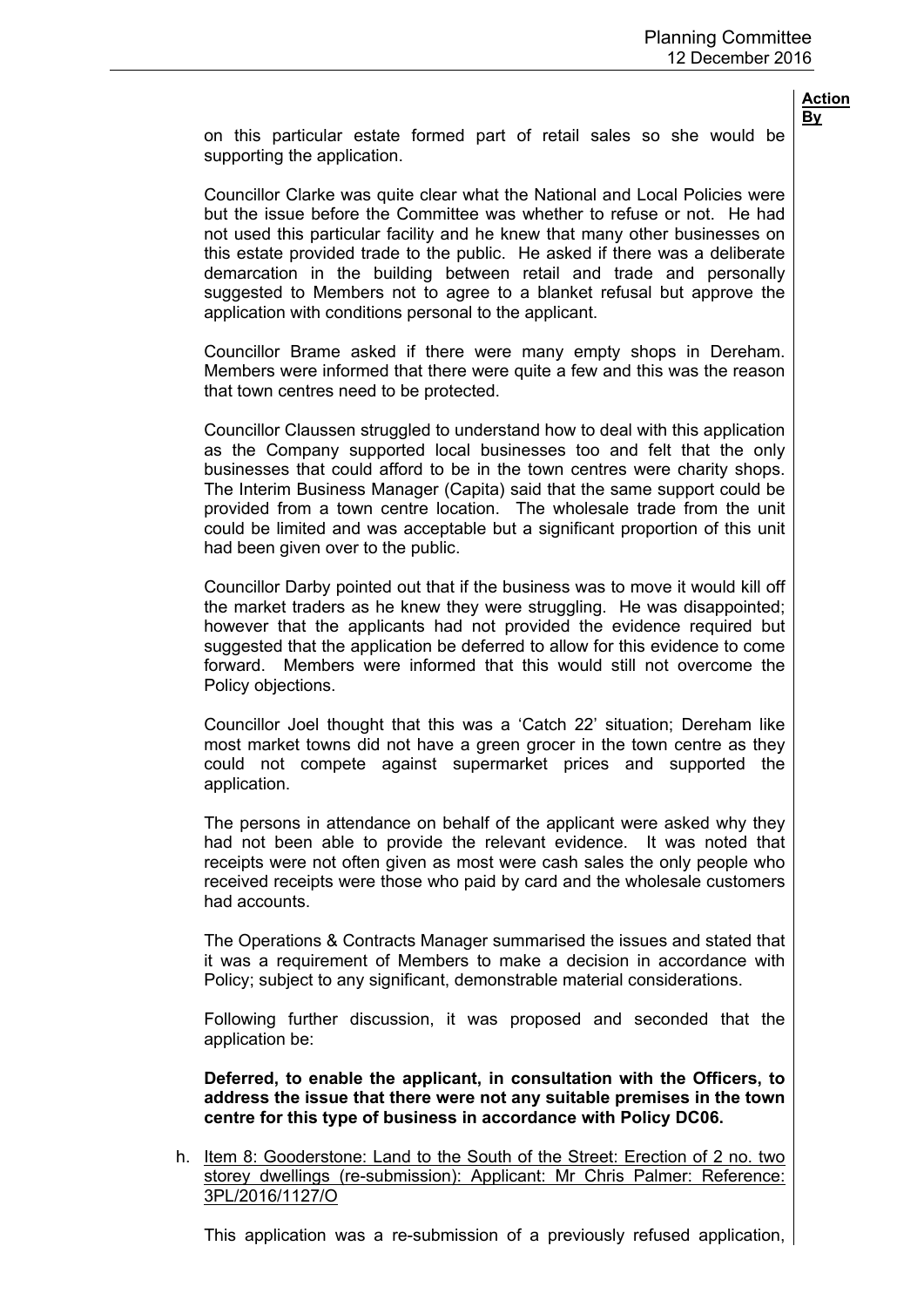3PL/2016/0389/O. This proposal was still considered to be unacceptable for reasons relating to its unsustainable location, outside of the Settlement Boundary and the harmful impact on the character and appearance of the local area.

Mr Stephenson, the applicant's agent asked Members to recall an outline application for a dwelling at no. 12 The Street, Gooderstone which had been recommended for approval by the Planning Officer and was approved accordingly. With this in mind, he felt that this application should be accepted and made Members aware of a number of dwellings that would be surrounding the proposal.

Ann Melhuish, a supporter, had lived in the village for many years and pointed out that the site in question had always been very overgrown but since being purchased, the applicant had tidied the site and used the land for his business. She felt that the applicant and his family should be allowed to live there as they did a great deal for the community.

The Operations & Contract Manager reminded the Committee that the application was the same as the one that had been refused under delegated powers and was currently under Appeal.

Councillor Wilkinson asked about the access. Members were informed that there would be two new access points created. It was noted that no comments had been received from the Ward Member. Councillor Darby wanted to know if the application was under Appeal what would be the situation if it was refused or approved. The Chairman advised that the Appeal would be quashed or withdrawn if approved. Councillor Joel asked for the comments to be highlighted in relation to the Special Protection Area (SPA). The Senior Planning Officer (Capita) explained that the development would not have an adverse impact on the SPA.

## **Refused, as recommended.**

i. Item 9: Great Ellingham: Greenpiece, Attleborough Road: Erection of three self build dwellings with garages: Applicant: Mr Dean Osbon: Reference: 3PL/2016/1169/F

The Interim Business Manager (Capita) presented the application. This application was a re-submission of a previously refused application and the only alteration was that the submission provided more written details in support of the proposal. A site plan was shown highlighting the fact that it was quite a distance away from the Settlement Boundary and whilst it was acknowledged that the proposed development would provide some benefits in terms of providing a limited contribution towards the five year housing land supply it was considered that these benefits would be outweighed by the harmful impact that the development would have on the character and appearance of the rural area as well as its unsustainable location which was remote from facilities and services.

Mr Osbon, the applicant stated that he had lived in the village for many years and ran his own business on the land in question. The proposed properties, once built, would be for his family to live in including his autistic grandson.

Nicola Osbon, the daughter, said that this would help her onto the property ladder and would enable her to remain in the area and run her business from home. The eldest daughter, Leanne Parker-Osbon said that her son needed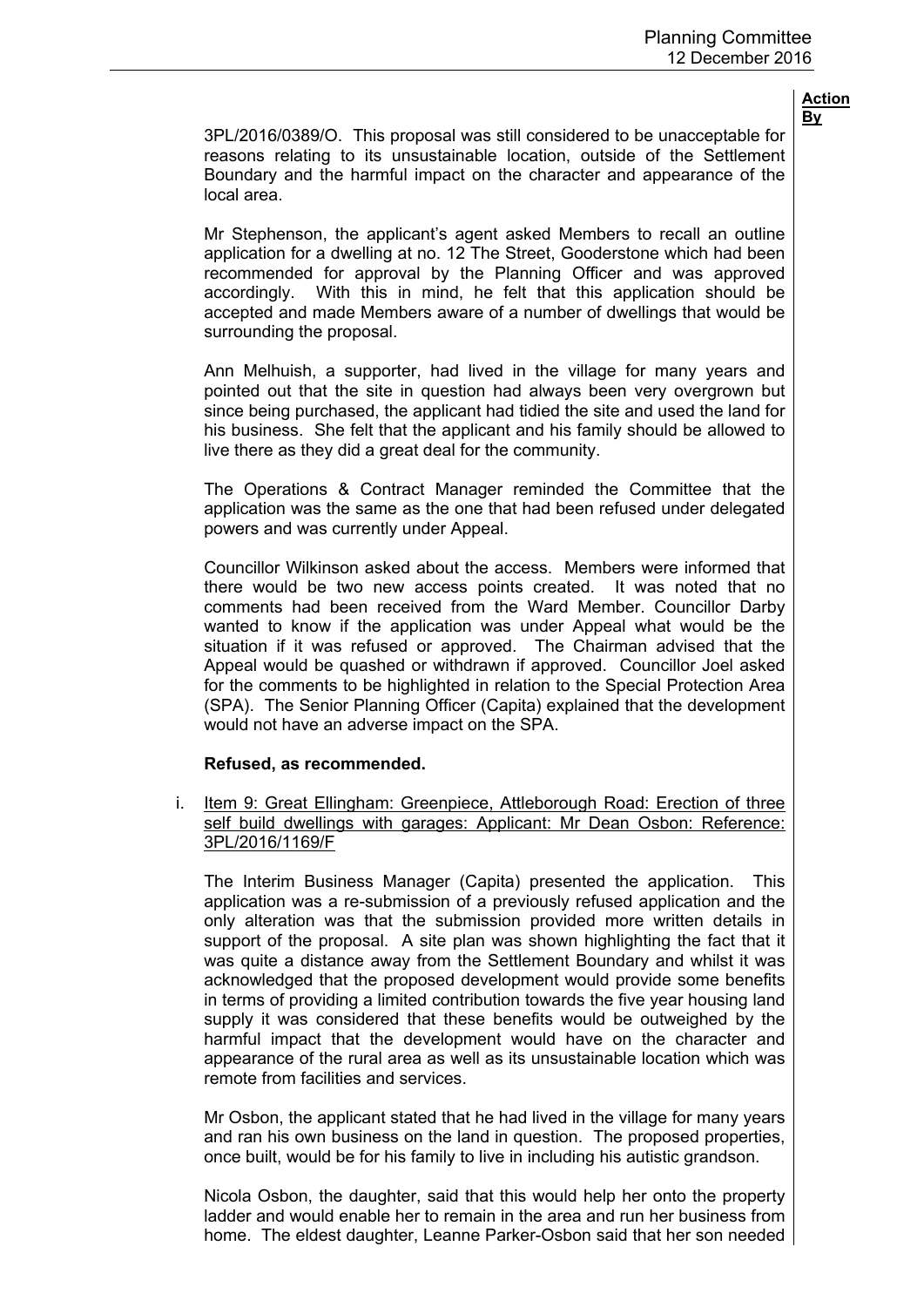a high level of care and these dwellings would allow everyone to remain as a family unit.

Councillor Smith, the Ward Representative respected the five year housing land supply as it re-instated certainty in development. He supported the application even though the site itself was outside any defined Settlement Boundary and disagreed with the Parish Council's objection to the application which was in accordance with its adopted policies. He pointed out that there had been two new developments in Swamp Lane built before the National Planning Policy Framework (NPPF) and the site in question was, in his opinion, discreet and would not cause any impact to the area unlike another in the vicinity. No objection had been received from the Highways Authority and the proposal was not as close to the Listed Building as other developments and was closer to the town of Attleborough.

Councillor Brame wanted clarification that this was against policy in accordance with the five year housing land supply. The Interim Business Manager (Capita) advised that applications had to be considered on a case by case basis.

## **Refused, as recommended.**

j. Item 10: Shipdham: 1 Mews Court, Larwood Way: Erection of two storey side extension: Applicant: Mr A Ferrari & Ms Williamson: Reference: 3PL/2016/1282/HOU

The Interim Business Manager (Capita) presented the application. The proposed elevations, layout and key issues were highlighted.

Mr Cutting, the applicant's agent stated that the grounds for refusal were unreasonable as many dwellings in the vicinity had built extensions on the boundary lines and the residents of the bungalow bordering the proposal had raised no objections. He highlighted the fact that both Ward Members supported the application and the reason for this extension was that the family who did not wish to move had out grown their current living space.

Councillor Hewett, a Ward Member pointed out that this was, in comparison of what had been before the Committee today, a small local extension of which the local neighbours, Parish Council and Councillors had raised no objections as most of the properties in Mews Court had had various extensions. The evidence, in his opinion, was quite straight forward and should have been approved under delegated powers.

Councillor Claussen asked why a single storey extension had not been considered. The applicant's agent advised that building on top of the garage would have been very difficult and would have left no parking space. Councillor Hewett pointed out that the neighbours would have objected to the garage extension.

Members were informed that personal circumstances should not be given any weight in planning terms.

#### **Refused, as recommended.**

## **160/16 APPLICATIONS DETERMINED BY THE EXECUTIVE DIRECTOR OF PLACE (AGENDA ITEM 11)**

Noted.